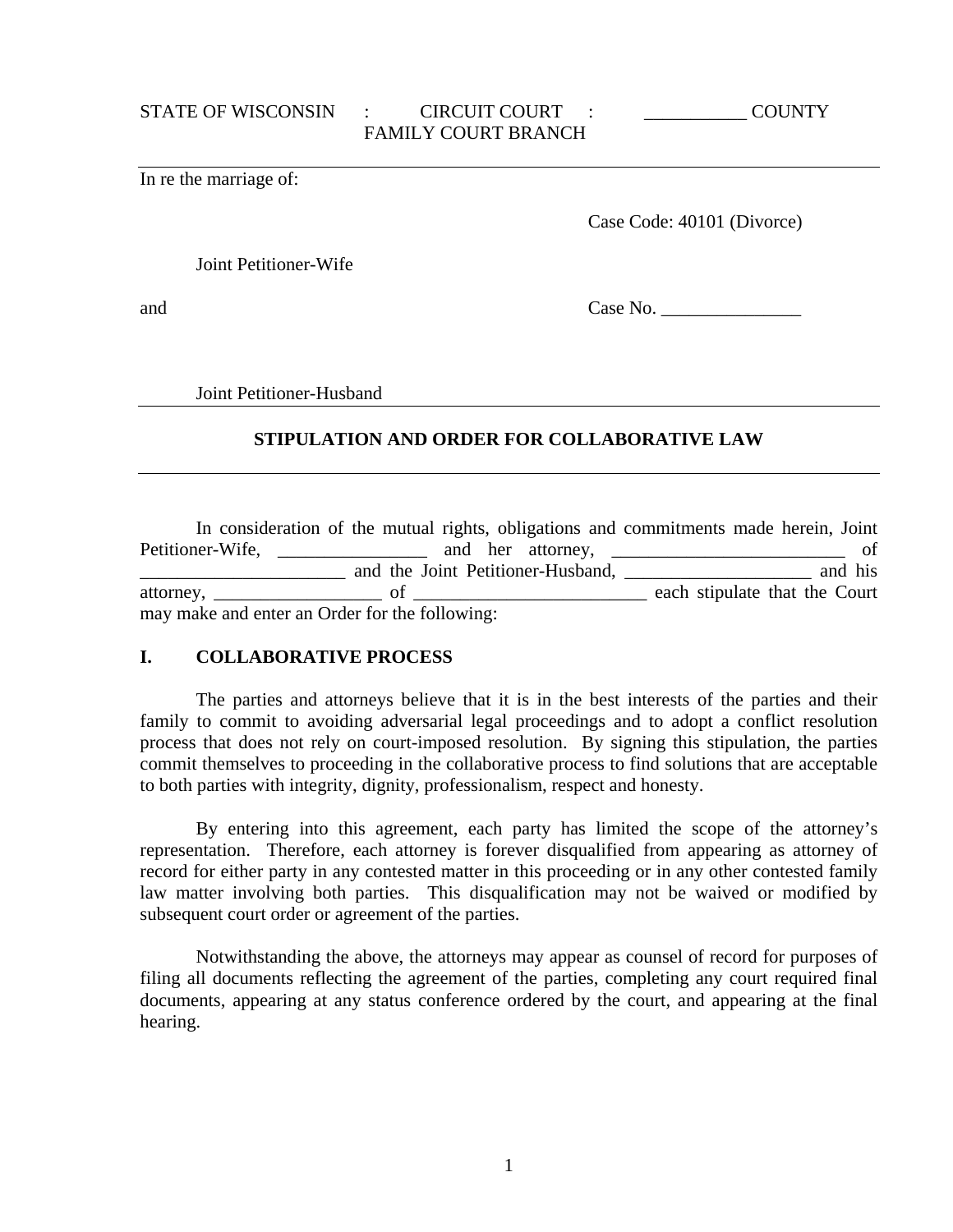#### **II. NEGOTIATION IN GOOD FAITH**

 The parties and the attorneys will take a reasonable approach to all issues. Where the approaches or interest differ, the parties and the attorneys will use their best efforts to create a range of resolution options and reach an ultimate settlement that meets the reasonable needs of both parties and their children.

 While the parties will be informed about the applicable law and the litigation process, neither the parties nor the attorneys will use threats of litigation as a way of forcing settlement.

 The parties and attorneys will maintain a high standard of integrity. No one will take advantage of the other or the miscalculations or inadvertent mistakes of the other, but shall identify such mistakes when discovered.

 The parties and attorneys will work to maintain the privacy, respect and dignity of all involved.

#### **III. FULL AND VOLUNTARY DISCLOSURE**

 The parties and attorneys acknowledge and understand that honesty and the full disclosure of all information having a material bearing on the case, whether requested or not, is an integral factor in the reaching an agreement in the collaborative process. The parties and attorneys agree to voluntarily provide full disclosure in a timely manner of all such information available to party, and to cooperate in securing information from third parties. The parties and attorneys may use formal discovery methods to obtain information from third parties upon agreement between the parties and attorneys. Neither party will commence formal discovery from the other.

 The parties understand that they will be required to file a signed individual or joint financial disclosure statement to the Court as provided by the Wisconsin Family Code.

## **IV. MENTAL HEALTH PROFESSIONALS AND FINANCIAL SPECIALISTS ENGAGED IN THE COLLABORATIVE PROCESS**

 Any coach, child specialist or financial specialist engaged in the collaborative process is disqualified from providing information, responding to discovery requests or appearing as a witness for either party or the court. The notes, work papers, summaries and reports of such collaborative professionals shall be inadmissible as evidence in any proceeding involving the parties. This disqualification may not be waived or modified by subsequent court order or agreement of the parties. This paragraph does not apply to documents that are otherwise available from other sources (for example, tax returns, police reports and documents obtained from third parties obtained through formal discovery in Section III above).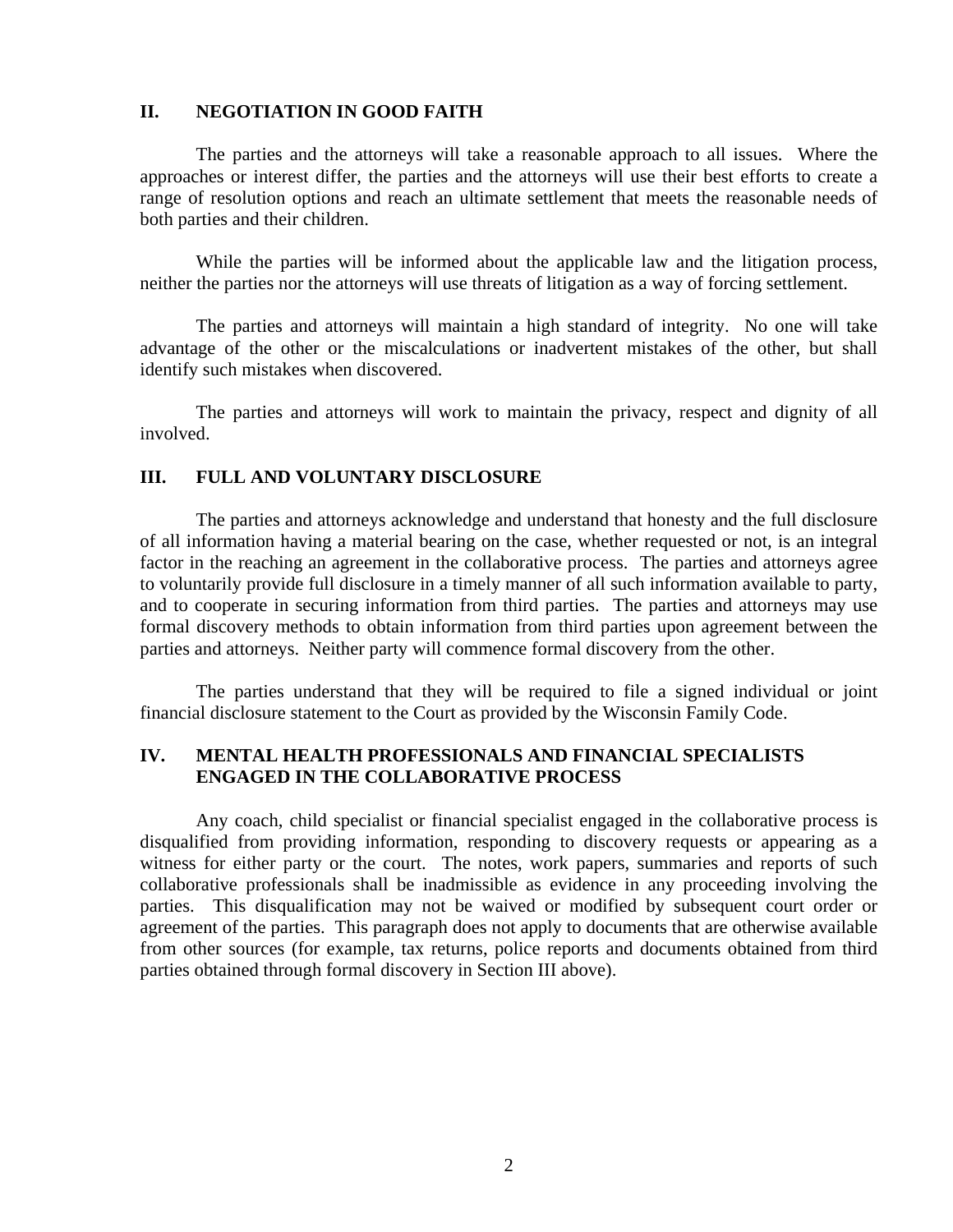## **V. EXPERTS**

 Any necessary experts (e.g. appraisers) will be retained jointly. In the event that the collaborative process terminates, all experts will be disqualified from providing information, responding to discovery requests or appearing as a witness or being subject to discovery for either party or the court. The notes, work papers, summaries and reports of such experts shall be inadmissible as evidence in any proceeding involving the parties. This disqualification may not be waived or modified by subsequent court order, unless agreed in writing by both parties and the expert. This section does not apply to any coach, child specialist or financial specialist whose engagement in the process is governed by Section IV above.

#### **VI. STATEMENTS OF PARTIES, ATTORNEYS AND OTHER PROFESSIONALS ENGAGED IN THE COLLABORATIVE PROCESS**

 All subsequent documents shall be inadmissible for any purpose in any subsequent proceeding except as otherwise agreed upon between the parties. Statements made by either party during any meeting shall be protected as if the statements were made in mediation, and no such communications shall be deemed a waiver of any privilege by any party. However, statements that indicate an intent or disposition to do any of the following actions are not privileged: to endanger the health or safety of the other party, or of the children of either party; to conceal or change the residence of any child; to commit irreparable economic damage to the property of either party; or to conceal income or assets.

#### **VII. ATTORNEY REPRESENTATION**

 The parties understand that each attorney represents only his or her client; neither attorney represents his or her client's spouse. While the respective attorneys are parties to this agreement and are committed to negotiation in an atmosphere of honesty and integrity, the parties understand and agree that they cannot rely upon the attorney representing their spouse to provide representation, legal advice, or information. Each party shall rely exclusively upon the legal advice, representation, or information provided to them by their own attorney and shall have no claim against the other party's attorney with respect to any aspect of this process.

#### **VIII. ADDITIONAL RESTRAINING ORDERS**

 Both parties agree that, in addition to the restraining orders under § 767.117, Wis. Stats., commencing immediately:

 (1) Each is restrained from disposing of or transferring property; and borrowing against, canceling, transferring, or disposing of, or changing the beneficiaries or any insurance or any other coverage including life, health, automobile and/or disability held for the benefit of the parties or their minor child or children;

(2) Prior mutual agreement is required for all extraordinary expenditures.

 (3) Except for the uninsured healthcare expenses for the parties' children, neither party shall incur any debts or liabilities for which the other may be held responsible without advance agreement.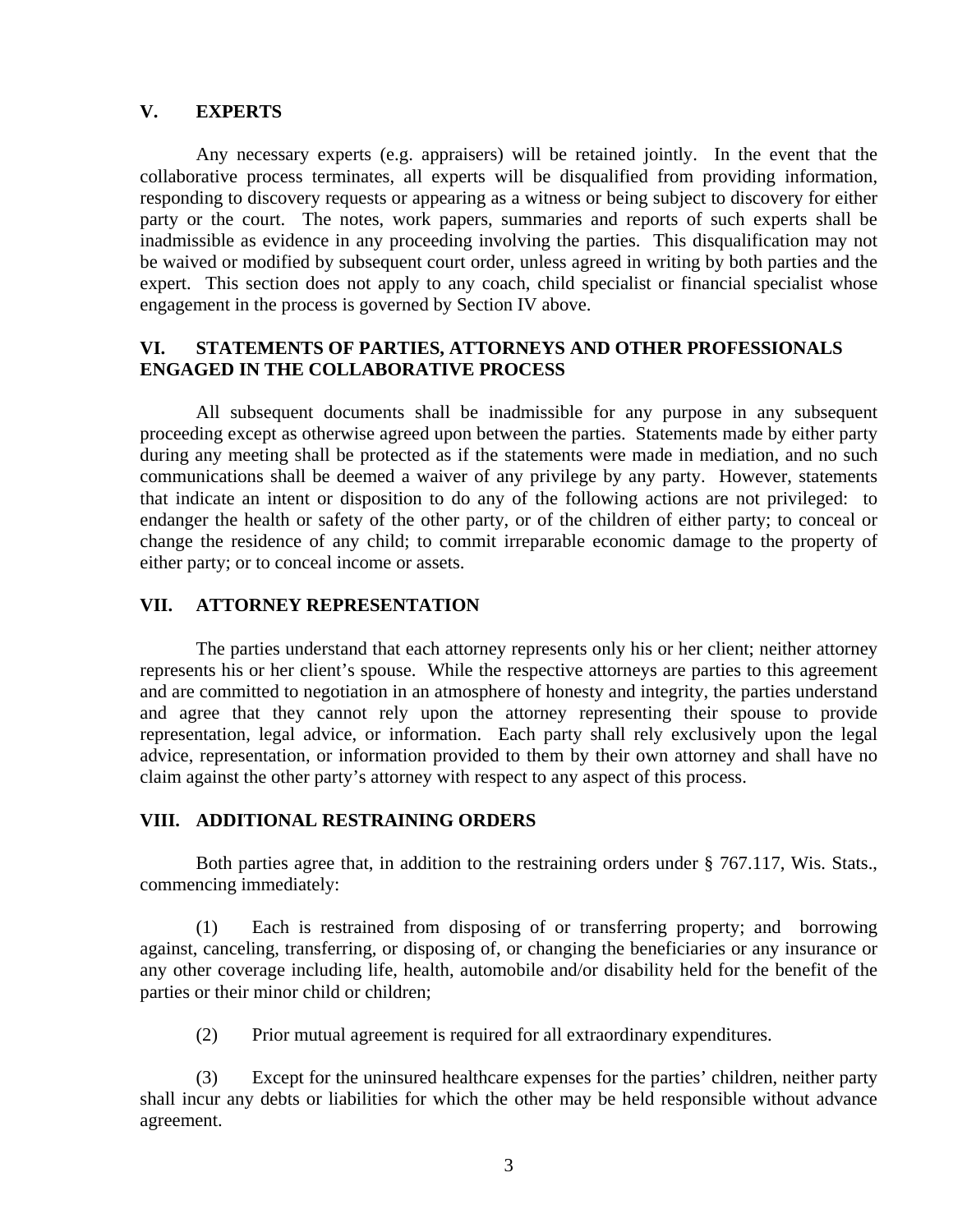The foregoing orders may be modified by mutual agreement.

# **IX. WITHDRAWAL OF ATTORNEY**

 Either attorney may withdraw from this matter unilaterally by giving written notice of such decision to the other attorney. Notice of withdrawal does not terminate the collaborative process; a party losing his or her attorney may continue in the collaborative process, but must retain an attorney who will agree in writing to be bound by this Stipulation and Order. The withdrawing attorney and the successor attorney will cooperate in filing the necessary court documents to facilitate a substitution of counsel. The withdrawing attorney will promptly cooperate to facilitate the transfer of the client's matter to successor counsel.

# **X. TERMINATION OF COLLABORATIVE STATUS**

 Either party may terminate the collaborative process by giving written notice or by filing any contested pleading in this matter. Each party agrees to give at least fifteen days advance notice of intent to terminate, to allow time to discuss the situation prior to termination. If either attorney believes that his or her client is in material breach of his/her obligations under this agreement by withholding or misrepresenting information material to the process, or is otherwise acting or failing to act in such a way that knowingly undermines or takes unfair advantage of the process, and the attorney has made all reasonable efforts to notify the party that his or her conduct violates this agreement, then such attorney may either withdraw or terminate the process by giving written notice. Upon withdrawal or termination of the process, the attorneys will promptly cooperate to facilitate the transfer of the client's file. The parties do not waive their right to seek the assistance of the Circuit Court; however, any resort to litigation results in the automatic termination of the collaborative process and the disqualification of the undersigned attorneys, effective the date any application to the circuit court for its orders is made.

|                                                                         | Dated:                                                                     |
|-------------------------------------------------------------------------|----------------------------------------------------------------------------|
| <b>Joint Petitioner-Wife</b>                                            | Joint Petitioner-Husband                                                   |
| Approved:                                                               | Approved:                                                                  |
|                                                                         | $\mathbf{B} \mathbf{y}$ :                                                  |
| Attorney for Joint Petitioner-Wife<br>State Bar ID No.<br>Address/Phone | Attorney for Joint Petitioner-Husband<br>State Bar ID No.<br>Address/Phone |